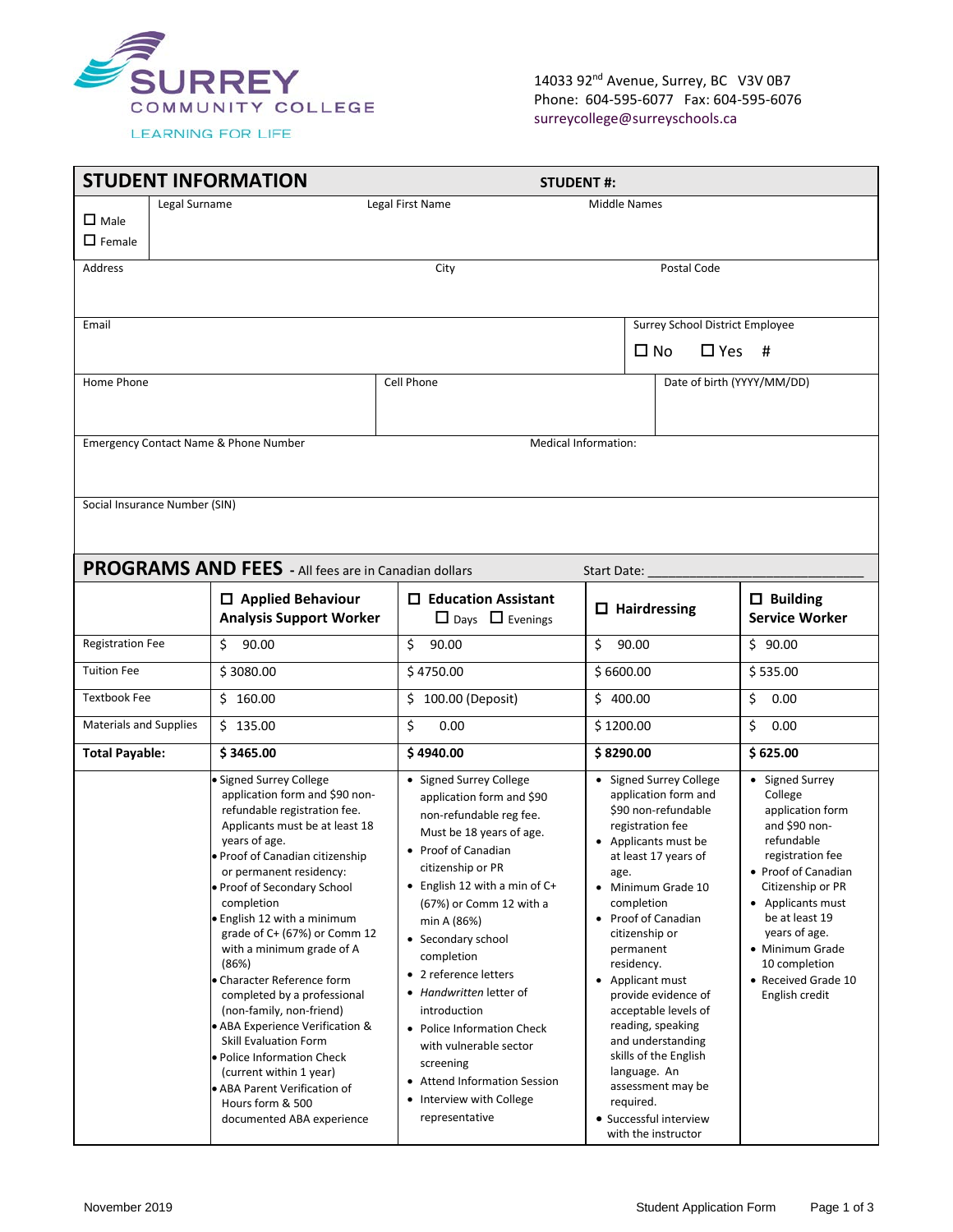

### **LEARNING FOR LIFE**

14033 92<sup>nd</sup> Avenue, Surrey, BC V3V 0B7 Phone: 604-595-6077 Fax: 604-595-6076 surreycollege@surreyschools.ca

#### **The institution must not accept pre-payment from a student for more than 12 months' tuition at any one time.**

#### Funded by:

#### **Payment Due Date:**

- Tuition is due prior to program (class) commencement.
- Students must pay all fee increases
- Students have up to three years from the date of signature to complete their desired program.
- The student acknowledges and agrees to pay the fees indicated above within the terms of this enrolment contract.
- Fees payable are subject to the terms and provisions of the tuition refund policy.

**Refund Policy:** Defines the maximum amount of tuition which may be retained by the institution in case of withdrawal or dismissal from the program. **This contract contains a release of information** which authorizes the institution to collect certain items of personal information about a student for purposes of identification, statistical reporting, investigating student complaints, determining tuition refund entitlements, measuring program performance, archiving of student records, or other requirements.

**Employment cannot be guaranteed** for any student who successfully completes a career training program offered by the institution.

#### **All sections of this contract must be completed** & t**he contract must be signed and a copy given to the student upon acceptance.**

The signed contract must be kept in the student's file at the institution. Upon completion of the program of study or after withdrawal or dismissal from the program, an electronic copy of this contract along with the student transcript, certificate or diploma, must be stored off-site for a period of 55 years.

#### **Tuition Refund Policy**

- **1.** Surrey Community College has the right to retain the non-refundable registration fee should you fail to start the program on the prearranged date.
- **2.** A student may be entitled to a refund of tuition fees in the event that:
	- a) The student provides written notice to the institution that he or she is withdrawing from the program; or
	- b) The institution provides written notice to the student advising that the student has been dismissed from the program.
- **3.** The written notice of withdrawal or dismissal may be delivered in any manner provided that a receipt or other verification is available that indicates the date on which the notice is delivered.
- **4.** The notice of withdrawal or dismissal is deemed to be effective from the date it is delivered.
- **5.** The refund to which a student is entitled is calculated on the total tuition fees due under the contract. Where total tuition fees have not yet been collected, the institution is not responsible for refunding more than has been collected to date and a student may be required to make up for monies due under the contract.
- **6.** If the institution has received fees in excess of the amount it is entitled to under the student contract, the excess amount must be refunded.
- **7. Refunds before the program of study starts:**
	- a) If written notice of withdrawal is received by Surrey Community College within 7 days after the contract is made, and before the commencement of the period of instruction specified in the contract, the institution may retain 5% of the total tuition and fees due under the contract to a maximum of \$250.
	- b) If written notice of withdrawal is received by Surrey Community College 30 days or more before the commencement of the period of instruction specified in the contract and more than 7 days after the contract was made, the institution may retain 10% of total tuition only due under the contract to a maximum of \$1000.
	- c) Subject to section 7a, if written notice of withdrawal is received by Surrey Community College less than 30 days before the commencement of the period of instruction specified in the contract, and more than 7 days after the contract was made, the institution may retain 20% of the total tuition only, due under the contract to a maximum of \$1300.

#### **8. Refunds after the program of study starts:**

- a) If written notice of withdrawal is received by Surrey Community College, or a student is dismissed within 10% of the program of study's duration, the institution may retain 30% of the total fees due under the contract.
- b) Subject to subsection (8)(a), if written notice of withdrawal is received by Surrey Community College, or a student is dismissed within 30% of the programs of study's duration the institution may retain 50% of the total fees due under the contract.
- c) If a student withdraws or is dismissed after 30% of the program of study's duration, no refund is given.

#### **9. Other Refund Policy Requirements**

- a) Where a student is deemed not to have met the institutional and/or program specific minimum requirements for admission, the institution must refund all fees paid under the contract, less the applicable non-refundable application or registration fee.
- b) Where an institution provides technical equipment to a student, without cost to the student, and the student withdraws or is dismissed, the institution may charge the student for the equipment or use of the equipment on a cost recovery basis, unless the student returns the equipment unopened or as issued within fourteen (14) calendar days.
- c) Refunds owing to students must be paid within thirty (30) calendar days of the institution receiving written notification of withdrawal and all required supporting documentation, or within thirty (30) calendar days of an institution's written notice of dismissal.